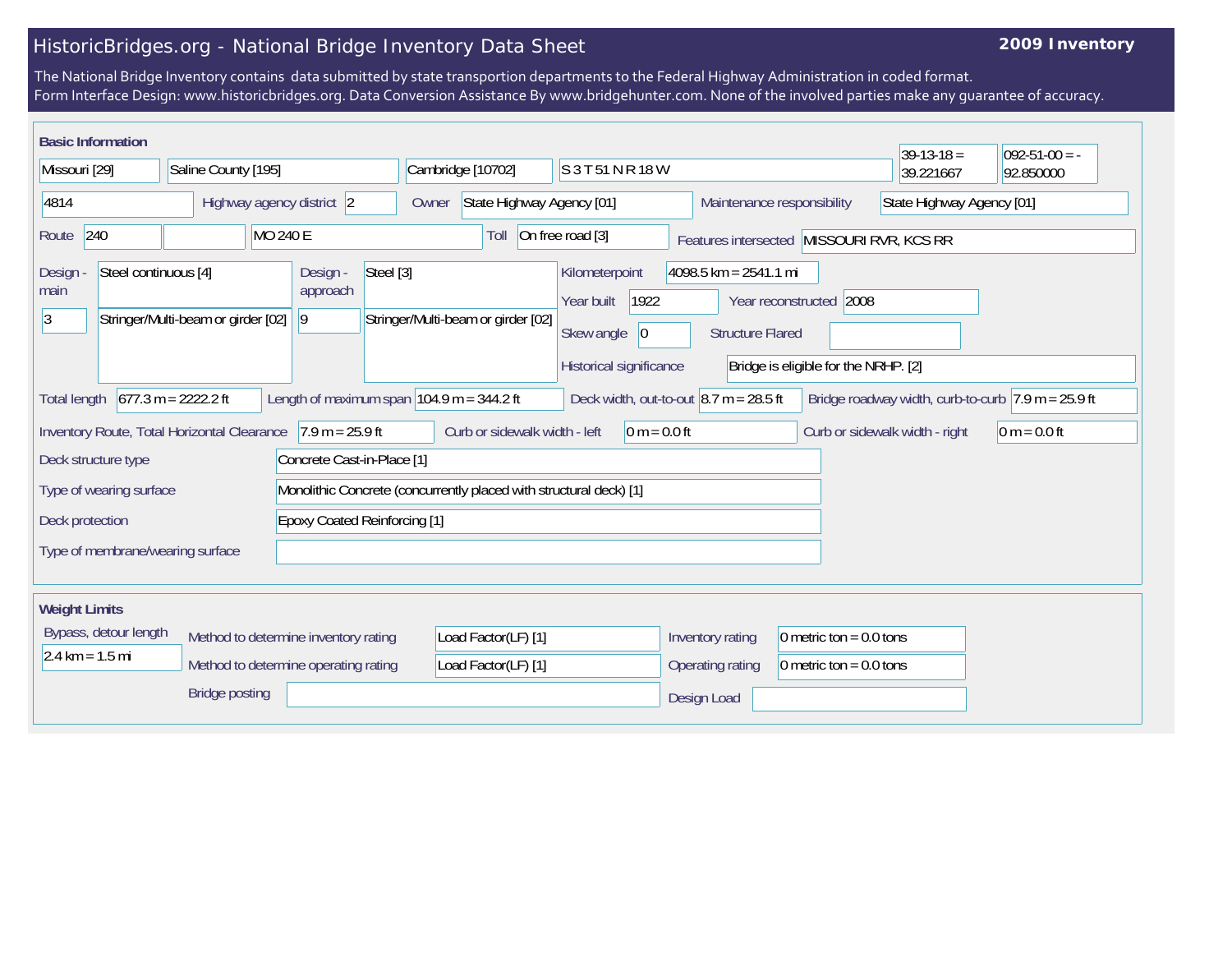| <b>Functional Details</b>                                                                                                                                |                                                                                                                            |  |  |  |  |  |  |  |  |
|----------------------------------------------------------------------------------------------------------------------------------------------------------|----------------------------------------------------------------------------------------------------------------------------|--|--|--|--|--|--|--|--|
| Average daily truck traffi<br><b>Average Daily Traffic</b><br>1238                                                                                       | Year 2007<br>2029<br> 19<br>%<br>Future average daily traffic<br>1609<br>Year                                              |  |  |  |  |  |  |  |  |
| Minor Arterial (Rural) [06]<br>Road classification                                                                                                       | Approach roadway width<br>$7.9 m = 25.9 ft$<br>Lanes on structure 2                                                        |  |  |  |  |  |  |  |  |
| Type of service on bridge Highway [1]                                                                                                                    | Bridge median<br>Direction of traffic 2 - way traffic [2]                                                                  |  |  |  |  |  |  |  |  |
| Parallel structure designation<br>No parallel structure exists. [N]                                                                                      |                                                                                                                            |  |  |  |  |  |  |  |  |
| Type of service under bridge<br>Railroad-waterway [7]                                                                                                    | Navigation control on waterway (bridge permit required). [1]<br>Lanes under structure<br>Navigation control<br>$ 0\rangle$ |  |  |  |  |  |  |  |  |
| Navigation horizontal clearance $98.8 \text{ m} = 324.2 \text{ ft}$<br>$16.7 m = 54.8 ft$<br>Navigation vertical clearanc                                |                                                                                                                            |  |  |  |  |  |  |  |  |
| $99.99 m = 328.1 ft$<br>Minimum navigation vertical clearance, vertical lift bridge<br>Minimum vertical clearance over bridge roadway                    |                                                                                                                            |  |  |  |  |  |  |  |  |
| Minimum lateral underclearance reference feature Railroad beneath structure [R]                                                                          |                                                                                                                            |  |  |  |  |  |  |  |  |
| Minimum lateral underclearance on left $0 = N/A$<br>Minimum lateral underclearance on right $3.8$ m = 12.5 ft                                            |                                                                                                                            |  |  |  |  |  |  |  |  |
| Minimum vertical underclearance reference feature Railroad beneath structure [R]<br>Minimum Vertical Underclearance $ 7.04 \text{ m} = 23.1 \text{ ft} $ |                                                                                                                            |  |  |  |  |  |  |  |  |
| Appraisal ratings - underclearances Somewhat better than minimum adequacy to tolerate being left in place as is [5]                                      |                                                                                                                            |  |  |  |  |  |  |  |  |
| <b>Repair and Replacement Plans</b>                                                                                                                      |                                                                                                                            |  |  |  |  |  |  |  |  |
| Type of work to be performed                                                                                                                             | Work done by                                                                                                               |  |  |  |  |  |  |  |  |
|                                                                                                                                                          | Bridge improvement cost<br>Roadway improvement cost                                                                        |  |  |  |  |  |  |  |  |
|                                                                                                                                                          | Length of structure improvement<br>0 m = $0.0$ ft<br>Total project cost                                                    |  |  |  |  |  |  |  |  |
|                                                                                                                                                          | Year of improvement cost estimate                                                                                          |  |  |  |  |  |  |  |  |
|                                                                                                                                                          | Border bridge - state<br>Border bridge - percent responsibility of other state                                             |  |  |  |  |  |  |  |  |
|                                                                                                                                                          | Border bridge - structure number                                                                                           |  |  |  |  |  |  |  |  |